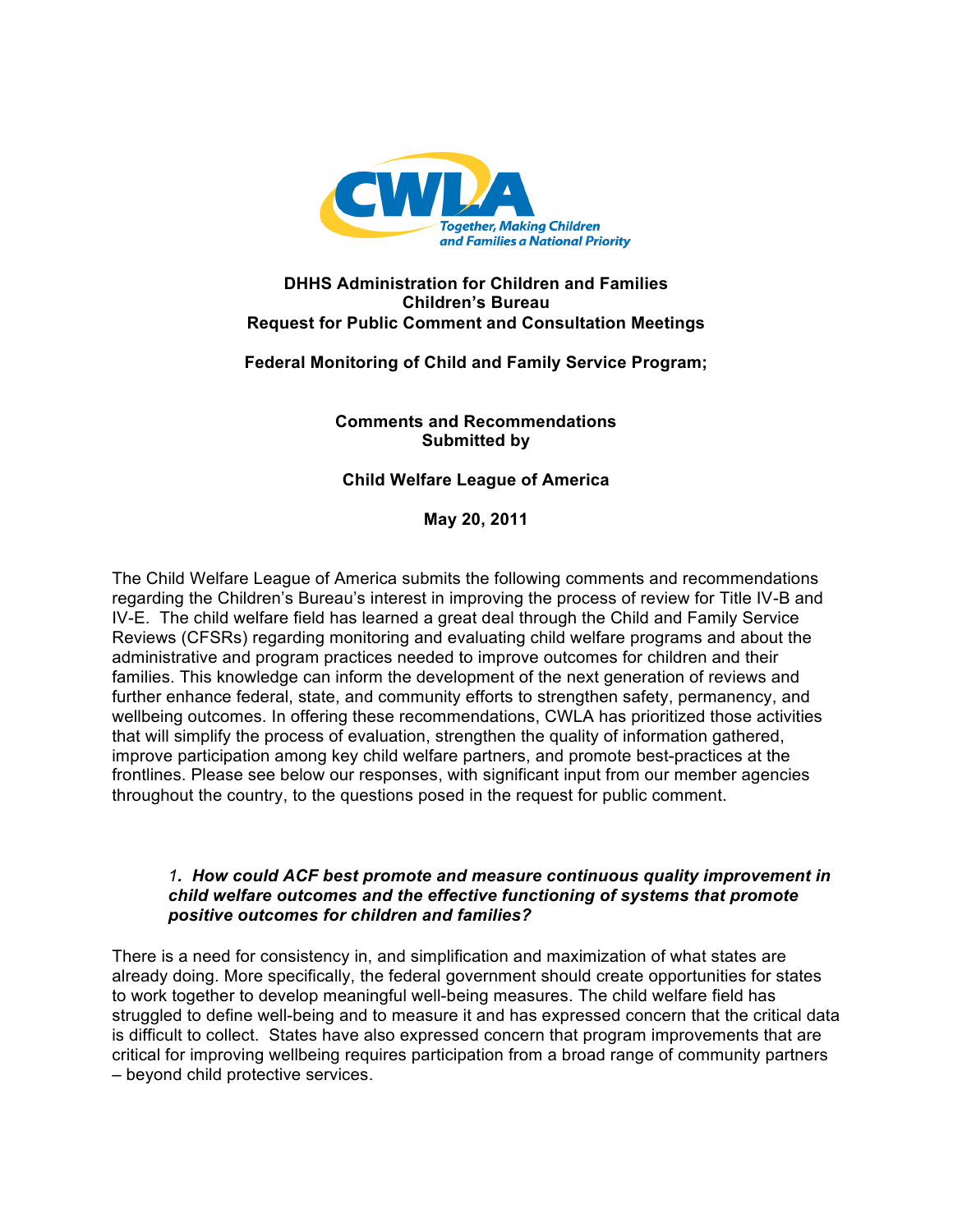

Despite these challenges, CWLA strongly urges ACF to amend the CFSR so that it addresses developmental progress and overall well-being for children served. Factors that address or exacerbate abuse- and neglect-related trauma should receive special attention. We have learned so much about the impact of trauma on the brain and on normal child development since the CFSR process began and should use our new understanding to provide direct benefit for the children and for the systems that serve them. Assisting states to examine their progress should be given a higher priority, allowing them to identify cause and effect relationships, target programs most in need of improvement, and identify populations of children who are particularly at risk of poor outcomes. These populations include children of color including those covered under the Indian Child Welfare Act, who may be disproportionately impacted by the services provided in the child welfare system. Likewise, targeted attention to trauma and development challenges to children most likely to enter care, including infants and toddlers, and older youth, is needed and may assist states in improving outcomes overall. For example, targeted interventions could result in reduced lengths of stay, fewer repeat placements and long-term improvements in wellbeing. CWLA also urges the Children's Bureau to consider the concerns of Lesbian, Gay, Bisexual, and Transgender children and youth who may be at greater risk for poor outcomes and wellbeing due to discrimination, under-identification, and lack of resources to meet even their most basic needs.

Finally, rural children and families are overlooked in the current CFSR methodology and as a result little is known about how rural children fare in the child welfare system. With documented shortages of rural health and mental health services, and some evidence that rural placements are increasing, even for children from metropolitan areas the CFSR process must examine key outcomes for rural and rurally placed children.

To promote and measure continuous quality improvement in child welfare outcomes and effective systems, CWLA recommends the following.

- The federal government should allow state level quality improvement processes to serve as the CFSR review mechanism.
	- To ensure consistency and fidelity of measures, federal guidelines regarding state quality improvement efforts should be developed to assist states in implementing this approach.
	- To ensure consistency and quality across states, states should be required to submit their quality improvement processes, methodology, and tools with their five-year Child and Family Service Plans for approval.
	- Federal staff persons should participate in each state's review process, at least once within the five year period or at the time of the states IV-E audit.
- ACF should assist all states but especially those with significant populations of groups listed above, in developing strategies and measures which examine outcomes of targeted populations. This guidance might include the development of targeted measures, selection of sites, specification of resources required and measured, and alternative resources or solutions in communities which serve these populations.
- *2. To what extent should data or measures from national child welfare databases (e.g., the Adoption and Foster Care Analysis and Reporting System and the National Child Abuse and Neglect Data System) be used in a Federal monitoring process and what measures are important for State/Tribal/local accountability*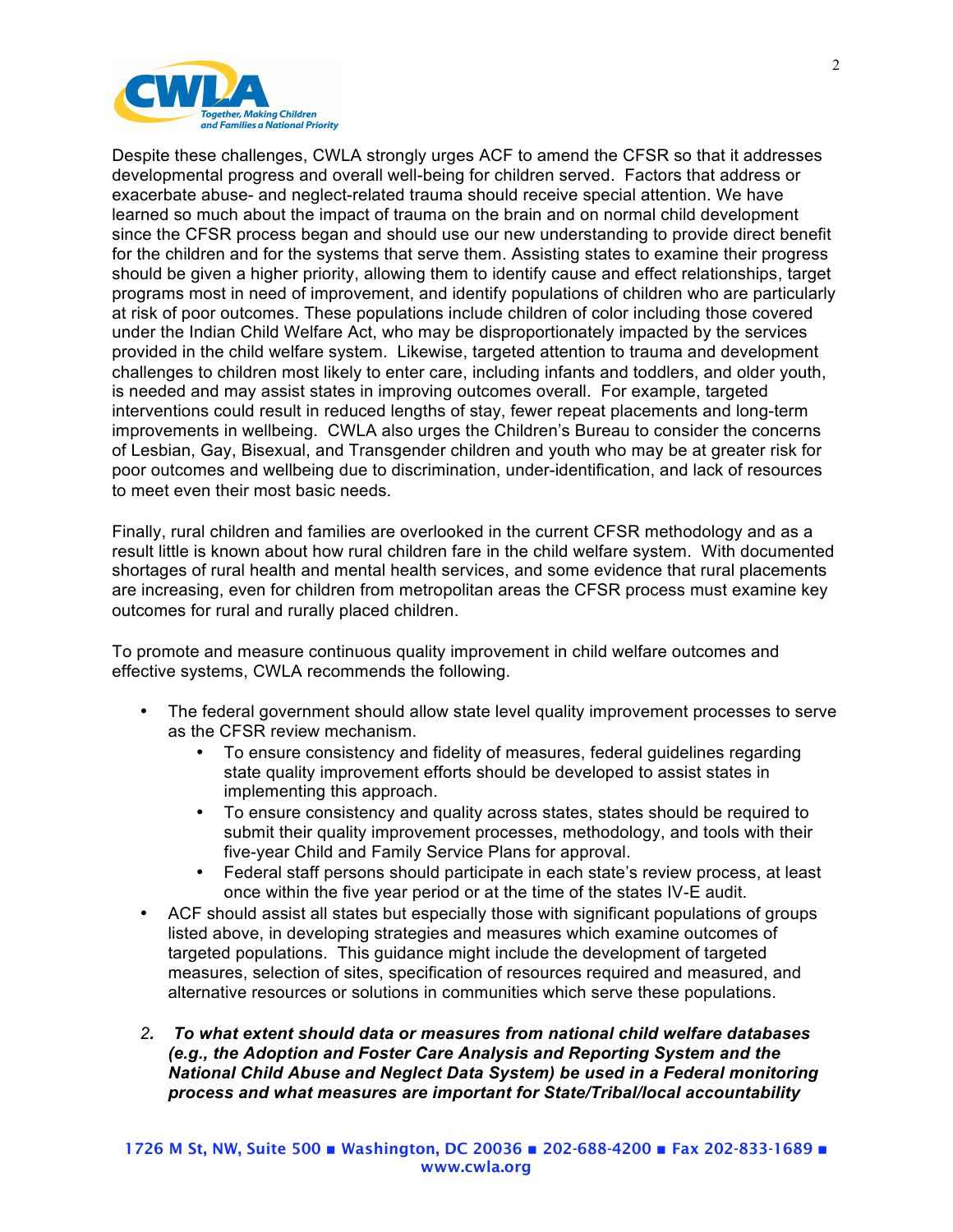

One of the benefits of the current CFSR process is that it has resulted in common definitions for the field to use. However, more can be done improve the quality of the measures and the process. Future instruments should include definitions of major terms, such as concurrent planning, evidence-informed practice, case management, family team decision making, etc. We do not suggest that all states be forced to use the same definitions, but that by improving the instruments in this way it will help all understand the federal guidance. This will enhance understanding and communication.

Any credible monitoring process relies on data, but it is critical to determine which data to use for each inquiry. The quality of the data is important, as well. The three Federal data sets for Child Welfare - NCANDS, AFCARS, and National Youth in Transition Database (NYTD) should be used and analyzed as part of the monitoring process. These data have limitations that should be identified. The monitoring process should not rely exclusively on these data sets, but use other state information, perhaps from outside the child welfare arena, to provide "the big picture". Additional useful data that is available across the country should be identified and made available to jurisdictions, for example "Kids Count". Data that are available to specific jurisdictions should be taken into account, after approval by the Children's Bureau.

The federal data sets are more comparable across state systems than any other data. While there are still differences in policies, laws, and practices that impact these data, efforts are continually being made at the Federal level to enhance consistency and accuracy in reporting. Much time, money, and energy are devoted to collecting, reporting and analyzing these data. It is essential that these data sets be used to give us the "picture" of children, youth and families' experiences within the child welfare system.

CWLA recommends:

- ACF establish a set of measures that include process indicators, such as operating factors, utilization, and financial performance, etc. that measure the effectiveness of service, in addition to the child and family outcomes, and systemic factors that are currently a part of the process.
- When systemic issues are identified by the above indicators, ACF create the structures and/or resources for states to collectively explore these issues and identify solutions.
- ACF develop the structures and/or technical assistance resources for states to develop their capabilities to use data to inform decisions (i.e., structures/resources that support states in using data to assess issues, identify evidence-based practices to meet the need, and build their organizational capabilities to implement these practices).
- Simplify the process as much as possible to limit the investment of state resources.

The 17 measures used currently have proven somewhat effective, although there are some improvements that could give a broader picture. For example, learning gained through collection of the following data could lead to system improvements.

• Abuse and neglect: additional data such as the number of previous referrals and placement episodes and their outcomes. Placement stability: the numbers of moves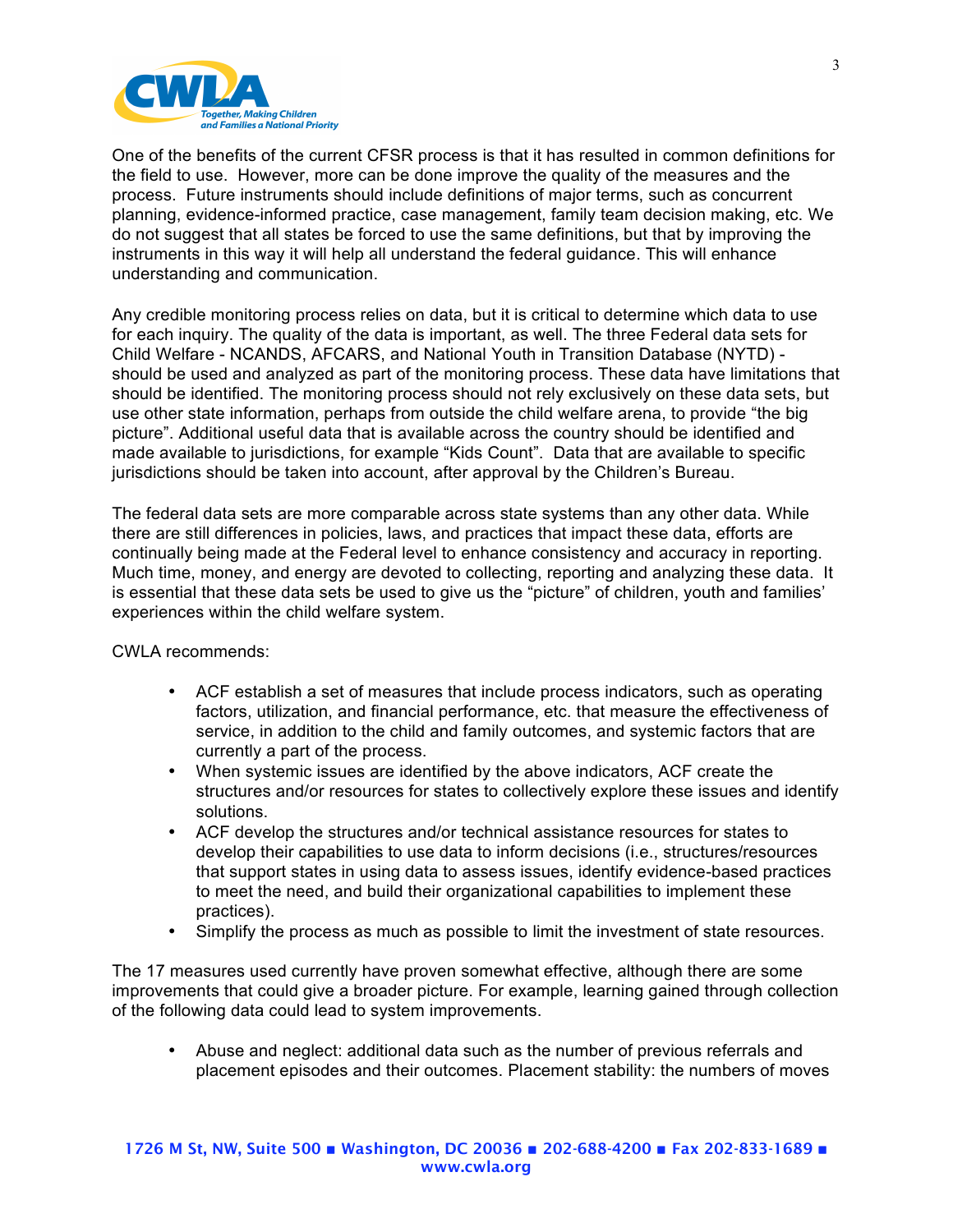

and percentages of children who experience multiple placements could inform system improvements, much more than the current measure does.

- Permanency: Including the number of children and youth who exit the system to positive permanency situations (by specific types: reunification, adoption, guardianship, relative placement, etc); and their lengths of stay (one year, two years, three years or over) will also help inform outcomes being achieved.
- Longitudinal data should also be utilized, particularly entry cohorts, in order to measure system improvement.

The condition of each state's economy continues to impact state capacity to serve children and families and should be factored in to any measure of performance so that states and ACF are able to document how these factors are affecting performance. Data collection for NYTD began on October 1, 2010. These data will now be available to give a broader look at youth being served, the services being received, and the outcomes of youth after they leave the child welfare system. Select data from NYTD should be incorporated into the monitoring process.

It is recognized that adding too many required measures has the potential to overly burden the process and should be avoided. A balance is required but one that achieves the overarching goal of improved reviews leading to improved outcomes.

### *3. What role should the child welfare case management information system or systems that States/Tribes/local agencies use for case management or quality assurance purposes play in a Federal monitoring process?*

It is imperative that data from the case management system be utilized because it is the "system" of record. For the same reasons listed above for using the Federal data sets, data from the case management system needs to be utilized. It may not and should not be the only data used, but data from these systems should be considered. Likewise, data from the State or Tribe's Quality Assurance process should be taken into consideration and the quality assurance system itself should be assessed during the review process---particularly the overall quality of the assessment and how the jurisdiction uses the findings to make improvements.)

### *4. What roles should State/Tribal/ local child welfare agencies play in establishing targets for improvement and monitoring performance towards those targets? What role should other stakeholders, such as courts, clients and other childserving agencies play?*

Efforts to monitor and evaluate the performance of state child welfare systems must consider the array of stakeholders who are critical partners in the delivery of child welfare services. The input of parents and youth served by the child welfare is essential in providing qualitative information regarding agency performance and in developing strategies for program improvement.

Private providers must also have a meaningful role in the CFSR process. It is crucial that the public child welfare agencies that are responsible for administering the budgets, writing the policies that implement legislation, and determining the overall models of practice and direction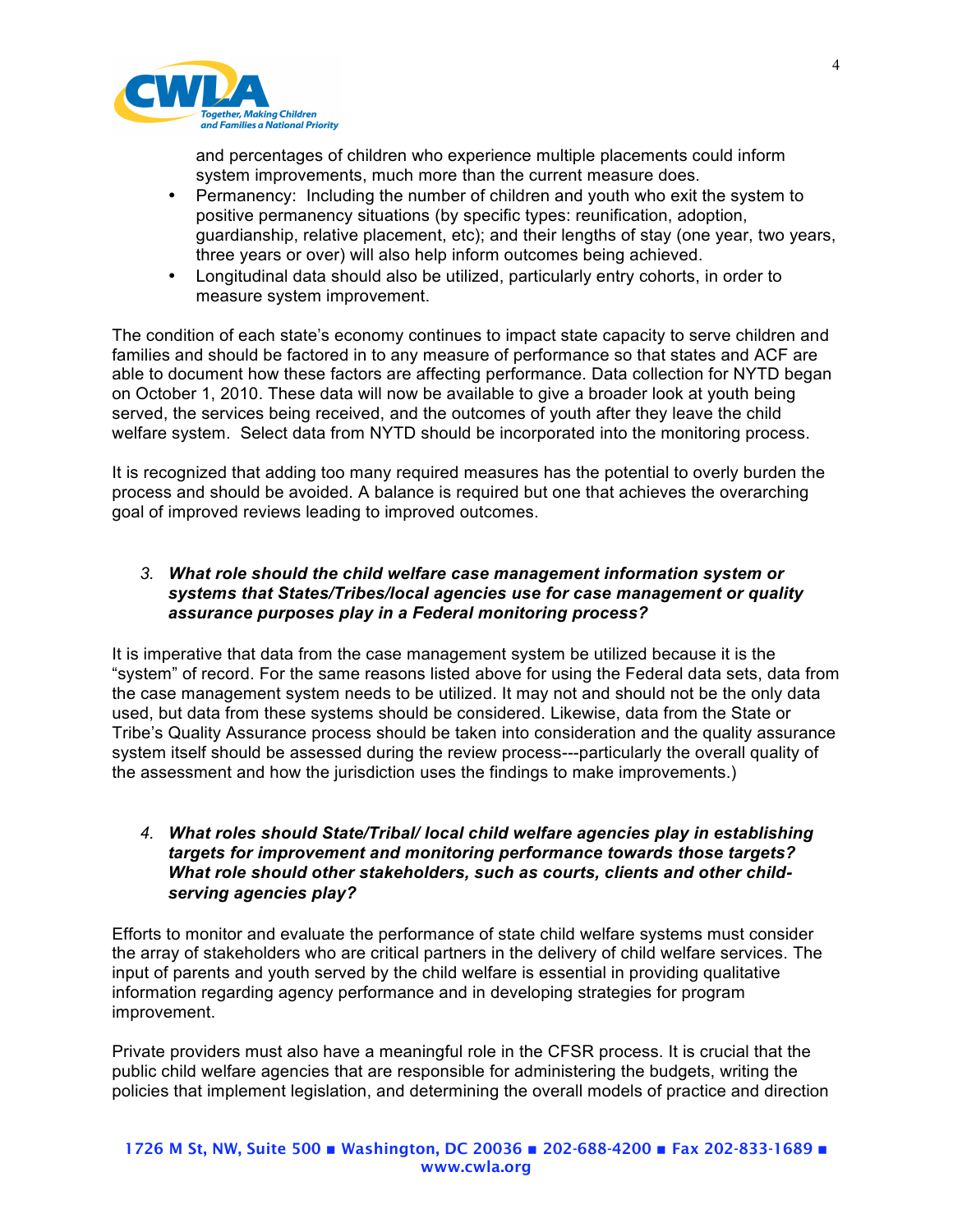

for their state programs, collaborate and partner with key service providers who touch the lives of children and families with the goal of improved outcomes. Each sector has differing roles, responsibilities and perspectives that can bring richness to assessment and identification of new ways of doing things that can maximize positive movement forward and support continuous quality improvement.

The extent to which private agencies provide core, mandated services and assume case decision-making authority varies across jurisdictions. Nonetheless private agencies typically provide a variety of services aimed at improving outcomes for children and families in all states. Currently, service providers involved with a specific case selected during a CFSR site review are usually identified to be interviewed by reviewers. At the discretion of the state, private providers may be represented in other aspects of the process.

CWLA recommends:

- States be encouraged to invite representatives of the private sector who provide services primarily to children, youth and families involved in the state's child welfare system to participate in all aspects of the CFSR. The private sector perspective and 'buy in' can be an asset as the state does their statewide assessment and Program Improvement Plan (PIP) development. Meaningful collaboration increases understanding among both sectors and helps to create the optimum environment for holistic strategic thinking.
- States be required to have private sector representation in completing the statewide assessment and PIP development in those states that have the private sector providing case management services for children and families.
- Where services like case management are heavily privatized, ACF must work with states to consider how provider data and information are integrated into the CFSR process. For example, private providers typically perform home visits which complement those conducted by state workers. Considering these visits will provide a more accurate understanding of the link between key practices and outcomes.

### *5. In what ways should targets and performance goals be informed by and integrated with other Federal child welfare oversight efforts?*

Federal child welfare oversight efforts should be as streamlined as possible. Likewise federal efforts should consider those areas that have been neglected. For example the CPS systems in the Child Abuse Prevention and Treatment Act, not only provides requirements for state policy it also advances key practices which can assist states in improving outcomes for children with targeted concerns including those exposed to domestic violence, substance exposed infants, and children receiving a differential child protection response.

In addition, the CFSR process needs to better reflect those Title IV-E requirements established under the Fostering Connections to Success and Improving Adoptions Act of 2008. For example, assisting states in establishing measures related to school enrollment, stability, and appropriateness of setting will begin to strengthen agency capacity to assess child well-being. Similarly, a more thorough understanding of permanency and health and behavioral health needs for children moving to kinship guardianship and adoption will support state efforts to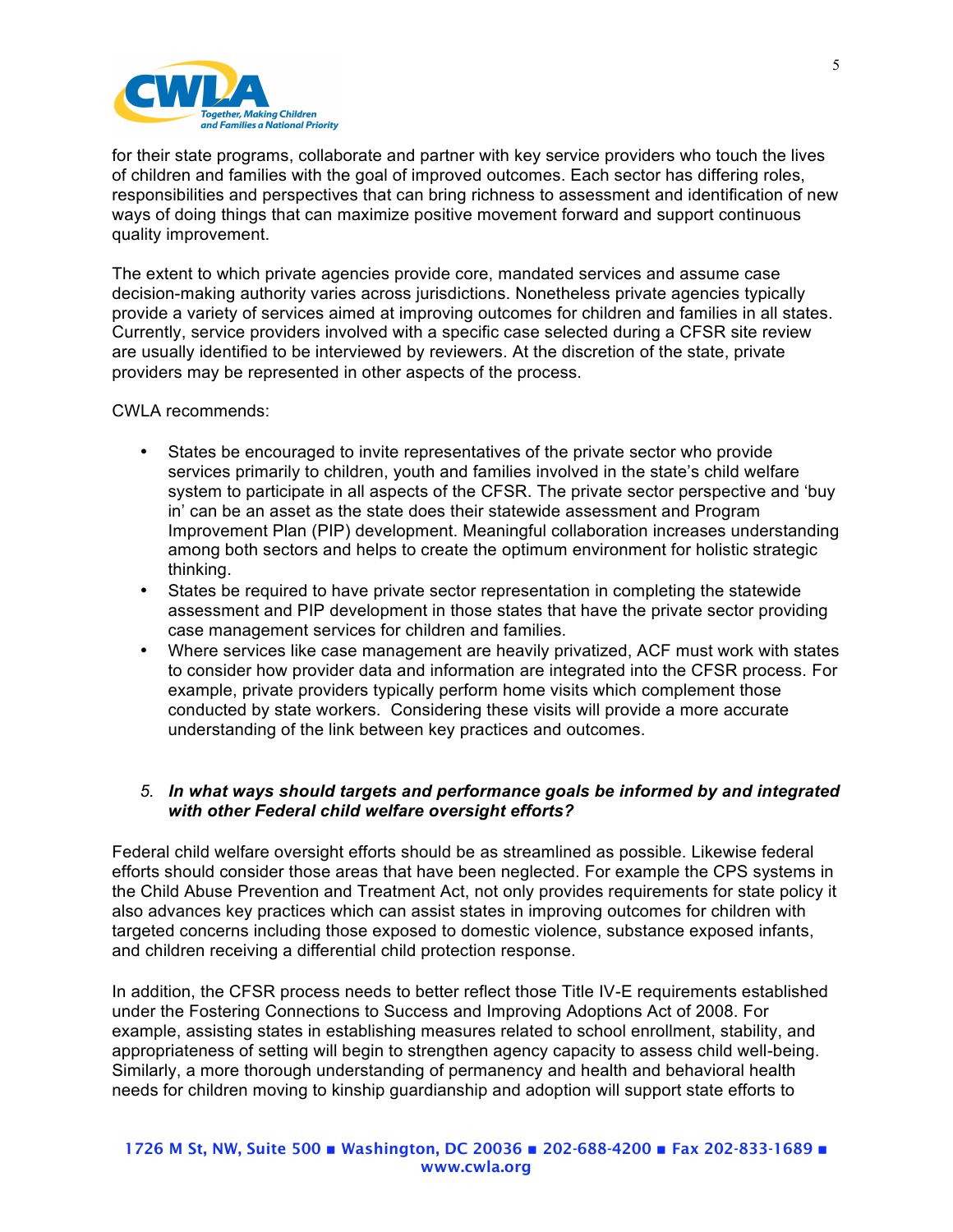

develop effective mental health and post permanency supports that reduce the likelihood of disrupted or dissolved placements.

#### *6. What specific strategies, supports, incentives, or penalties are needed to ensure continued quality improvement and achievement of positive outcomes for children and families that are in substantial conformity with Federal child welfare laws?*

Individualized technical assistance for states should be continued by using consultants that are able to focus on specific areas of expertise. Given the large amount of research and information regarding evidence-based, evidence-informed and promising practices, it is helpful to have multiple providers of TA who can focus their knowledge and support on certain program/practice areas or serve as 'brokers' of such consultation for the state directly.

States must be allowed to work directly with TA providers for discussion and planning, and not be required to have regional CB representatives on calls, which can pose a barrier to candid and timely interactions. It is recommended that the process for accessing TA be simplified to limit the number layers involved and, thereby, improve the timeliness and responsiveness of the TA system.

State leaders and program developers benefit from exposure to peers in other states. Given travel restrictions and other resource issues, it might be helpful for ACF to coordinate several networking calls for both CW directors and program managers to connect with their counterparts around specific topic areas for both new learning and sharing of what is working and what is not. Webinars for this purpose also may be a facilitator of quality improvement.

States, and ultimately service providers, need TA regarding how to implement research to practice. This is important in the area of programs or models of practice, service interventions, and when considering the organizational capabilities they need to have in place to support successful implementation and sustainability.

In addition, measures used to improve outcomes must seem fair and reasonable.

Another difficulty in data collection that extends to oversight is the penalty structure when errors are detected. In some human service areas, such as the Food Stamp program, when a program is in error, the state is allowed to take the fine imposed by the federal government and reinvest it in the system to address the cause of the errors. The same process should be incorporated into child welfare. Instead of taking money from child welfare as a penalty on states for failures, would it not be more logical to require penalty funds to be reinvested in an agreed to way between the child welfare agency and HHS?

CWLA recommends that the current penalty format be replaced with a system that reinvests dollars so child welfare systems can make necessary improvements.